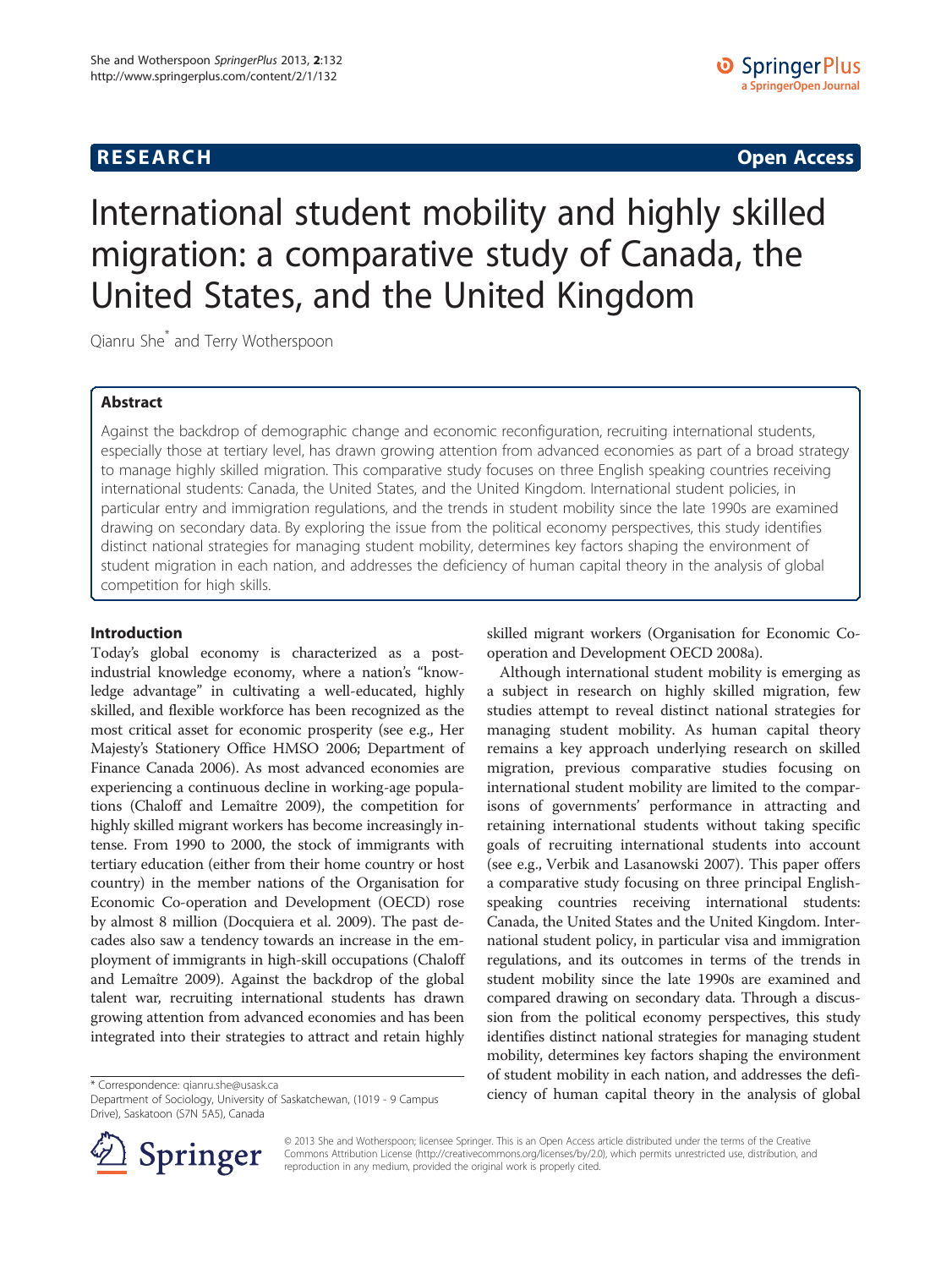competition for high skills. The paper suggests that international student migration, among other discretionary migration categories, is subject to a specific national approach to the high skill economy, which represents a collective goal of national interests, not exclusively to enhance the skill bases in the host country.

The paper begins by reviewing relevant literature on international student mobility. It then examines distinct policy frameworks for managing student mobility in each country as part of a broad strategy to manage highly skilled migration. The trends in international student mobility in the three countries are presented and compared in the following session. The Discussion highlights three distinct national strategies for managing student migration.

# International student mobility in the global knowledge economy

Several main themes can be identified with respect to the recruitment of international students as part of a broad strategy to manage highly skilled migration.

First of all, immigrant receiving nations have recognized demand-driven immigration, which targets labour market needs, as a more pragmatic way compared to a supplydriven mode of immigration, as the former is to a certain extent able to avoid imposing immediate financial burden on the receiving society (Chaloff and Lemaître [2009](#page-11-0)). Thus, there has been an increasing emphasis on an employer-oriented selection of immigration (Chaloff and Lemaître [2009\)](#page-11-0). Local authorities have also begun to play a vital role in managing migration for the purpose of meeting local demand for skills (Organisation for Economic Co-operation and Development OECD [2007](#page-12-0)). With respect to admission requirements, host countries have paid more attention to newcomers' language proficiency, work experience, and prior success which are seen as key indicators of labour market outcomes. Preference of residence approval and status change has also been given to temporary residents who have local work or study experience. As temporary residents in their host countries, international students are seen as potential skilled workers who are more easily integrated into local labour markets due to their verified credentials, country-specific experience and skills, and social connections (Tremblay [2005](#page-12-0); Organisation for Economic Co-operation and Development OECD [2007;](#page-12-0) Chaloff and Lemaître [2009](#page-11-0)).

Secondly, previous studies have demonstrated a significant link between academic mobility and potential migration. One of the key reasons for student mobility is to acquire post-graduate employment in host countries (Suter and Jandl [2006;](#page-12-0) Rosenzweig [2008\)](#page-12-0). Cross-sectional analyses reveal that many former international students undergo a shift in status from students to work permit holders or permanent residents (Suter and Jandl [2006](#page-12-0)). Approximately, 15-35% of international students can be expected eventually to work and settle in their host countries; the higher the level of education is, the more graduates stay (Suter and Jandl [2006](#page-12-0)). Meanwhile, hosting international students has a significant positive effect on future migration, regardless of previous immigration stock (Dreher and Poutvaara [2005\)](#page-12-0).

Host countries' interests in international students as a pool of highly skilled migrant workers in particular lie in the following two reasons. First, with the development of information technology and the outflow of manufacturing jobs to less developed countries, human resources in science and technology (HRST) have become a key indicator of innovation (see e.g., Organisation for Economic Co-operation and Development OECD [2008b](#page-12-0); Organisation for Economic Co-operation and Development OECD [2009a\)](#page-12-0). Compared to native-born youth, international students are more likely to be enrolled in science and technology programs where the acquired skills can be easily transferred to other circumstances (Suter and Jandl [2006\)](#page-12-0). Second, international students account for a high proportion of enrolment in advanced research programs (Tremblay [2005](#page-12-0); Suter and Jandl [2006](#page-12-0)), highlighting their potential contributions to host countries' economies in case they stay upon completion of their study.

Thirdly, international student policy has become a tool in the global competition for high skills. OECD countries, which have been dominating in receiving worldwide mobile students, are engaged in marketing their higher education institutions, easing entry and status extension regulations, allowing international students to work during studies, and offering channels for them to change status and stay as knowledge workers (Tremblay [2005](#page-12-0); Suter and Jandl [2006;](#page-12-0) Santiago et al. [2008](#page-12-0); Chaloff and Lemaître [2009\)](#page-11-0). The convergence in governments' international student policy has demonstrated widely recognized benefits from educating foreigners.

In spite of the above, other facets of international student mobility need to be addressed. In the face of a rapid growth in foreign enrolment worldwide, particularly in the OECD nations, new trends in the distribution of international students have emerged. For instance, as New Zealand, France, and Japan have become more ambitious and made substantial progress in recruiting international students, the US, a traditional leading destination country, has seen a remarkable drop in its share of international higher education market (Organisation for Economic Co-operation and Development OECD [2008a](#page-12-0)). Moreover, international students are mainly from a small number of principal source regions such as China, India, and South Korea; the destinations of the students are heavily geographically oriented, with European students tending to stay in Europe and students from the rest of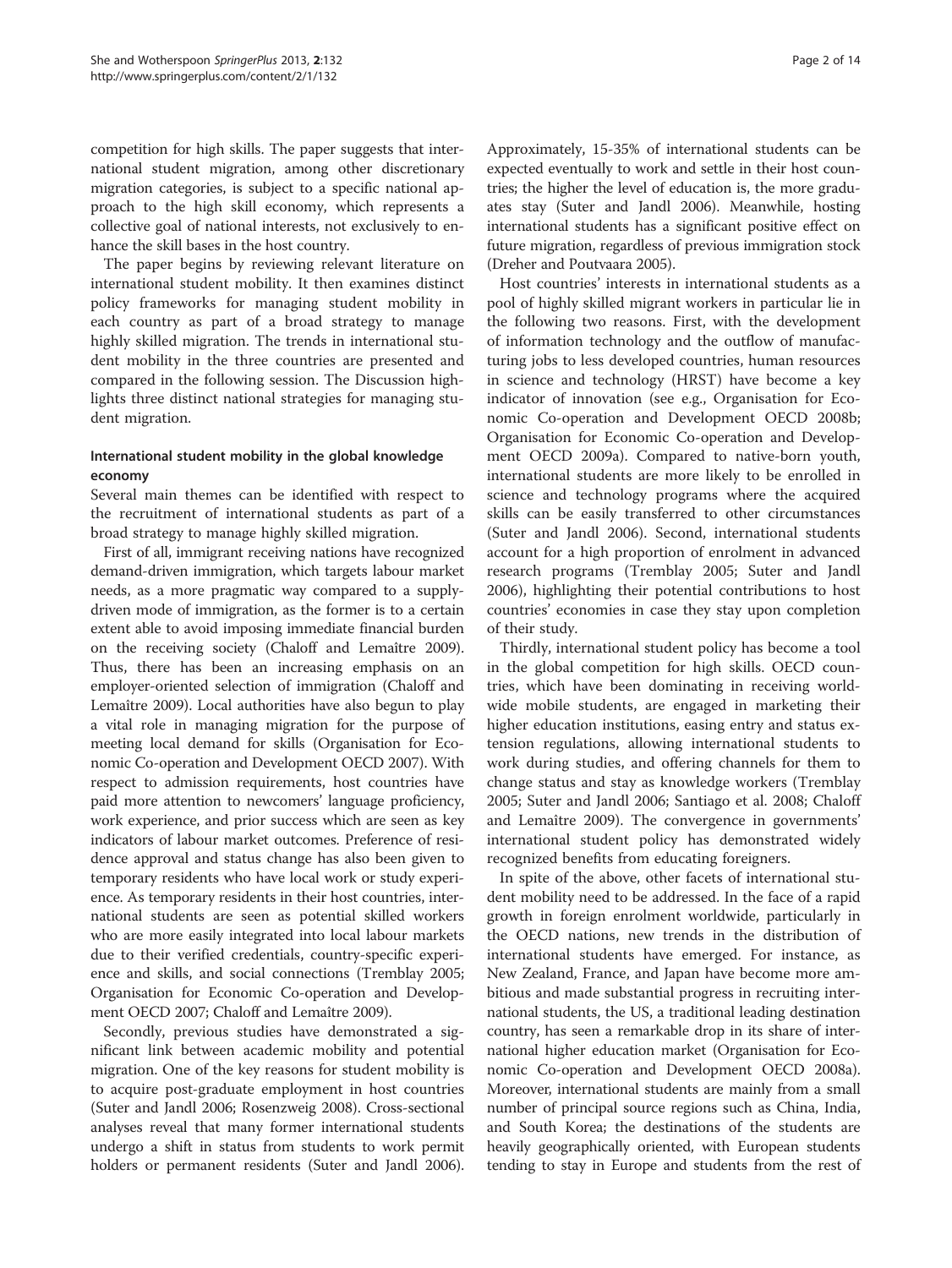the world tending to study in the OECD countries outside of Europe (Organisation for Economic Co-operation and Development OECD [2007\)](#page-12-0). In addition, for most host countries with data available, a very limited proportion of international students stay after the completion of their education (Suter and Jandl [2006\)](#page-12-0).

The imbalanced growth and limited stay rates suggest important questions about governments' commitment to recruiting international students. In fact, despite the convergence in international student policies across host countries, detailed regulations, procedures, and mechanisms through which policies are carried out differ from one country to another (Cornelius and Tsuda [2004\)](#page-11-0). To a substantial extent, receiving countries remain in favour of their specific policy frameworks (Chaloff and Lemaître [2009](#page-11-0)), and give privilege to certain immigration categories or applicants from certain places of origin, even when it comes to the most qualified. Hence, it is critical for the discussion of international student mobility to go beyond the consideration of human capital accumulation and economic productivity and examine a broader range of political economy conditions which shape government practices of managing highly skilled migration.

# International student mobility as part of highly skilled immigration: distinct policy frameworks

Canada addressed its commitment to a high skill economy and outlined the strategies to tackle the skill challenge in its Innovation Strategy (Industry Canada [2002\)](#page-12-0)<sup>a</sup> and economic plan <sup>b</sup>, where the government highlighted the measures to attract the best international students through financial incentives, branding campaigns and immigration programs. Since the mid-2000s, the government has launched a series of policy initiatives to expedite the processing of study permit applications and enhance access for foreign students to Canadian labour market during and after their study. The major steps include the national roll-out for the Off-Campus Work Permit Program (Citizenship and Immigration Canada CIC [2008\)](#page-11-0), the extension of the validity of Post-Graduation Work Permit to up to three years (Citizenship and Immigration Canada CIC [2009a](#page-11-0)), and the implementation of the Canadian Experience Class (CEC) (Citizenship and Immigration Canada CIC [2010a](#page-11-0)). The Provincial Nominee Programs have also been playing an increasingly important role to attract and retain international students and meet local skill needs since the late 1990s.

As a member county of the European Union (EU) and the European Economic Area (EEA), the UK has traditionally been involved in Europe-wide labour mobility and skill development programs (such as the ERASMUS programme). Besides the commitment to the European higher education market, the UK announced its strategic plans for participating as an ambitious competitor in the

global higher education arena though the two Prime Minister's Initiatives (PMI) launched in 1999 and 2006 respectively. The PMIs set specific goals of recruiting international students through marketing UK education, reducing the dependence on a small number of source countries, and ensuring the quality of student experience from application and visa process to the end of the studies (British Council [2008a](#page-11-0)). The PMI2 adopted a more strategic agenda by giving more weight to non-monetary considerations such as international influence and partnership building (British Council [2008a](#page-11-0)). In 2008, a new points-based system (PBS) was launched to regulate non-EEA nationals who apply to come to the UK to work or study. The new system streamlines the process for genuine students to study and gain work experience in the UK while guard against the risk of bogus students in order to protect the UK labour market (UK Border Agency UKBA [2008](#page-12-0)). With respect to working after studies, the evolving of student immigration categories from the Science and Engineering Graduates Scheme (SEGS) through the International Graduates Schemes (IGS) to the Post Study Work category under the Tier 1 of the PBS eased the requirements for eligible students to work in the UK after graduation (Salt [2009](#page-12-0); Border and Immigration Agency [2007](#page-11-0)). Lately, the UK's immigration control has reached a new high. The government has decided to scrap the Post Study Work scheme in April 2012 (Workpermit.com [2011a\)](#page-13-0), and has replaced the previous Tier 1 General visa with the new Tier 1 Exceptional Talent scheme in August 2011 (Workpermit.com [2011b\)](#page-13-0). These changes make it more difficult for international students from non-EEA countries to be qualified for a work permit to stay in the UK after graduation.

The US has traditionally been the most attractive destination for international students, especially for those at advanced research levels, due to its academic prestige and extraordinary education and research resources (Marginson [2006\)](#page-12-0). As the US immigration shifted its preference from privileging European origins to favouring family ties and the quality of applicants as employees in the mid-1960s, the large number of foreign students and their dependents in the US were mainly seen as an economic boon for the country in both the short and long term (Martin [2004](#page-12-0)). However, the September 11 terrorist attacks triggered the tightened border security, which significantly brought down the inflows of international students due to the complex scrutiny associated with visa application (see e.g., Yale-Loehr et al. [2005](#page-13-0); Hindrawan [2003](#page-12-0)). In order to restore the US power in bringing international students, the government undertook a number of measures since the mid-2000s to simplify and expedite visa processing. The most recent policy initiatives highlighted provisions for international students to obtain US work experience and change their status upon graduation, which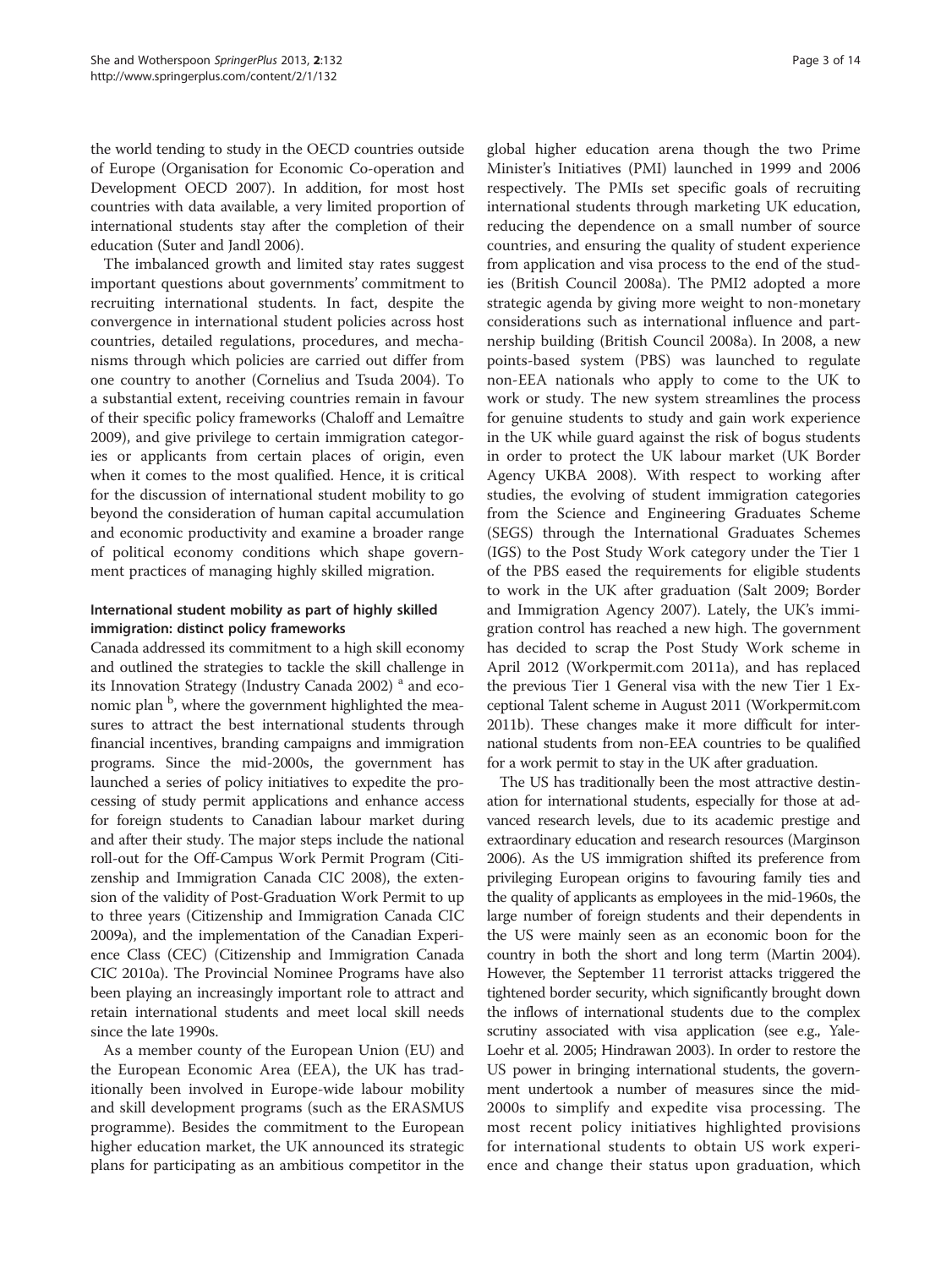include the H-1B advanced degree exemption (US Citizenship and Immigration Services USCIS [2010\)](#page-12-0) and the extension of the period of the Optional Practical Training (OPT) program (Department of Homeland Security DHS [2008](#page-11-0)). However, evidence shows that even with the improvement brought in to speed the procedures after the terrorist attacks, the average visa processing time for scientists, scholars, and students has climbed up recently (see e.g., Kaplan [2009,](#page-12-0) Chiu [2009;](#page-11-0) Stone [2008](#page-12-0)).

Facing the global knowledge economy and demographic change, international student receiving countries, such as Canada, the US and the UK, have been using visa and immigration policies as a tool to attract international students and retain the best. These countries have demonstrated their openness to an ever larger number of international students by streamlining entry process, enhancing student experience, and promoting flexibility for status change. On the other hand, all three countries seek an overall control on immigration. Most explicitly, Canada's Post-Graduation Work Permit Program, the US's OPT program, and the UK's Post Study Work scheme set probationary periods to test international students' adaptation to the local labour market and to make sure that only those highly skilled who have succeeded in being integrated into the receiving society are able to eventually fulfil their intention to stay.

While international student policies in all three countries turn out to be convergent in the sense of balancing openness and control, country-specific regulations and the power that shapes the changing policy environment indicate distinct frameworks for managing student migration.

On the level of general migration policy, Canada and the US are largely seen as classic immigration countries (in comparison with "reluctant" labour importers such as the UK), in which immigration is a fundamental part of the founding myth, historical consciousness and national identity (Cornelius and Tsuda [2004](#page-11-0)). However, since the 9/11 attacks, the US has become nearly as prone as a "reluctant" labour importers to adopt restrictive measures and indulge anti-immigrant public opinion (Cornelius and Tsuda [2004](#page-11-0)). By giving policy priority to family reunification and setting quotas for most highly skilled immigration categories, the US clearly shows its general stance of quantity control over immigration (Chaloff and Lemaître [2009;](#page-11-0) Martin [2004](#page-12-0)). On the contrary, Canada's skill-based immigration is consistent with its continuing prospect of nation-building through human capital accumulation, which allows three-times the level of per capita immigration as the US has, while at the same time maintains a stable and relatively high public tolerance to immigration (Cornelius and Tsuda [2004\)](#page-11-0).

With respect to international students, the US is most selective in both bringing in and retaining international students. The country has strong preference for students in science, technology, engineering, and mathematics

(SETM) areas and advanced research programs (see e.g., Department of Homeland Security DHS [2008](#page-11-0)). However, even the most qualified still face substantial difficulties in obtaining work permits or permanent residency after the completion of their study. Canada, on the other hand, offers relatively broad access to and easy process of entry and settlement (in some occasions without the need of a current job offer). The terrorist event did not provoke the same restrictive turn in Canadian immigration policy, despite its increased cooperation with the US on border security (Cornelius and Tsuda [2004\)](#page-11-0). In short, regarding international student policy, the US is inclined to have low openness to international students' entry and high control on their settlement, whereas Canada tends to act in the opposite way: high openness to entry and low control on stay.

The UK has moved towards more liberal admission of highly skilled immigrants as a consequence of an aging population and severe shortages of professional workers (Cornelius and Tsuda [2004\)](#page-11-0). However, the UK is still characterized as a reluctant labour importer. The attitudes of political elites and general public towards immigration generally are more negative than in the classic immigration countries (Cornelius and Tsuda [2004\)](#page-11-0). This to a large extent accounts for the facts that the country recruits most migrants temporarily as guest workers rather than as permanent additions to the labour force (Cornelius and Tsuda [2004\)](#page-11-0), and it does not have a clear philosophy or proactive measures to integrate newcomers (Layton-Henry [2004](#page-12-0)).

The UK is reluctant to admit immigrants especially from non-EEA countries. Despite the observation that most entry categories of foreign nationals from outside the EEA have seen rapid increase since the mid-1990s (Layton-Henry [2004](#page-12-0)), the UK's immigration policy, in particular skilled immigration, gives priority to nationals from the EEA community (Chaloff and Lemaître [2009](#page-11-0)). In general, the UK seeks to be less dependent on migration in the future through up-skilling domestic workers and controlling foreign inflows (Salt [2009](#page-12-0)); meanwhile, it takes advantage of the provisions of free labour movement in Europe as much as possible to meet the demand for high skills (Chaloff and Lemaître [2009\)](#page-11-0).

The UK's immigration control and preference for EEA nationals apply well to international students. Even though the country has made its first-rate higher education resources more accessible to international students from non-EEA countries, it decidedly insists on immigration control considering post-graduate status change. Combining a relatively high level openness and control in managing international student mobility, the UK's strategy to recruit international students, in particular from non-EEA countries, is the least integrated into its skilled immigration plan compared to Canada and the US.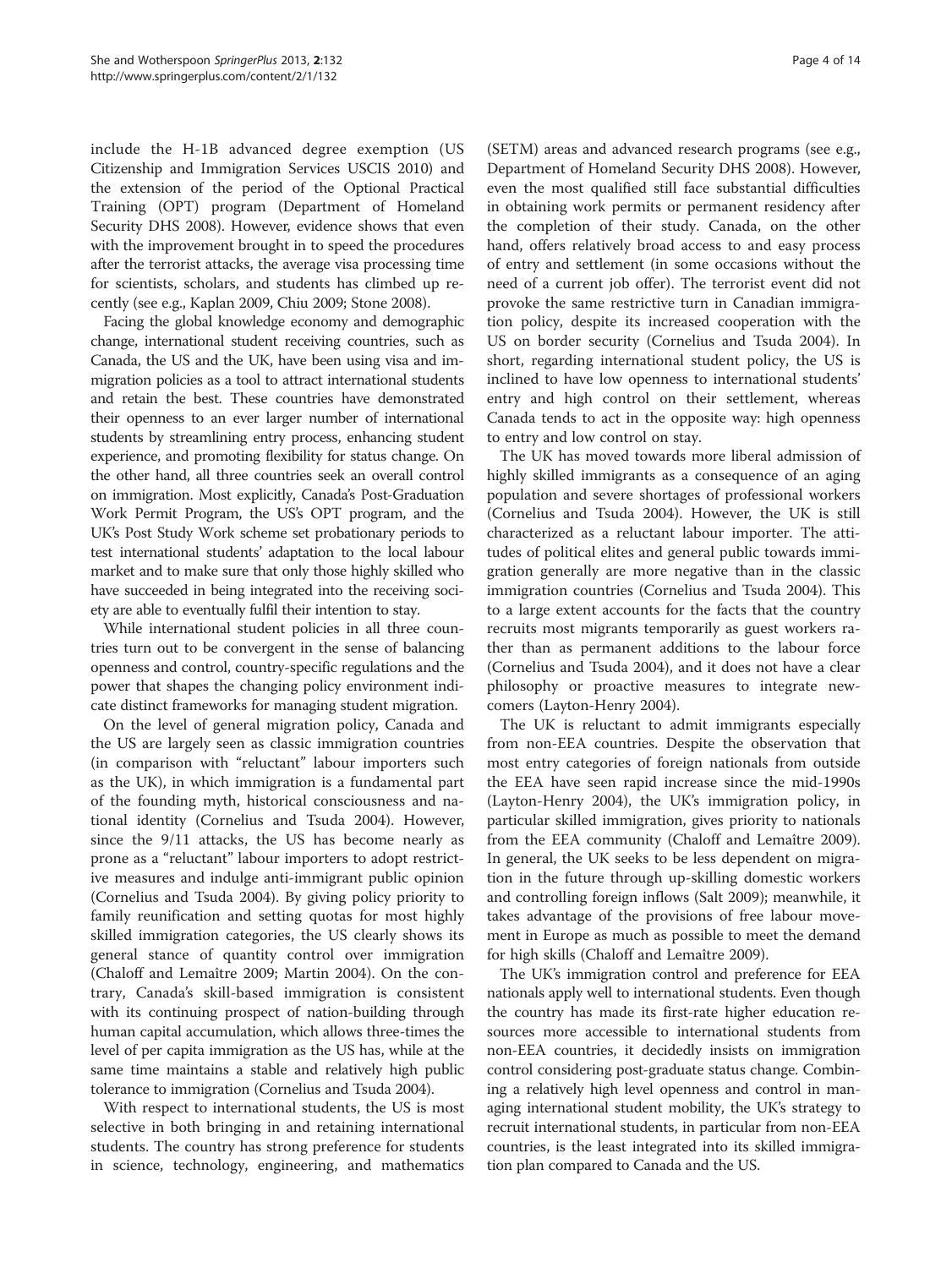As was discussed above, the orientations of international student policy, in terms of entry and status change, in Canada, the US and the UK can be simplified in the terms outlined in Table 1, regardless of the actual numbers of student inflows.

## Trends in international student mobility

In 2008, over 3.3 million tertiary students were enrolled outside their country of citizenship (0.8 million in 1975) of whom 2.7 million (79.1%) studied in OECD nations (Organisation for Economic Co-operation and Development OECD Organisation for Economic Co-operation and Development OECD [2010a\)](#page-12-0). The US, the UK and Canada ranked among the top countries receiving international students, with a combined share of 34.2% of foreign tertiary enrolment in 2008 (Organisation for Economic Co-operation and Development OECD [2010a\)](#page-12-0).

# How many international students study in the three countries?

Figure [1](#page-5-0) shows the trends in the stock of international students in Canada, the US and the UK. The US stands highest in the number of international students and Canada the lowest. Nonetheless, Canada and the UK saw a stable growth in the stock of international students between 1999 and 2008, whereas the number of students in the US fluctuated over the period. The situation in the UK is unique in that the increase in the total number of international students relies on the growth in the number of students from non-EU countries, as shown in the split of international students by domicile (Figure [2](#page-5-0)).

Figure [3](#page-6-0) shows market shares of the top ten OECD countries receiving international students, including Canada, the US and the UK. Clearly, the US stands on the very top among all host countries. However, the country's share of worldwide international students declined by over 5% (from 24.1% to 18.7) between 2000 and 2008.

#### How mobile are tertiary students?

Student mobility can be measured by the proportion of international students in tertiary education (see e.g. Organisation for Economic Co-operation and Development OECD [2010a;](#page-12-0) Organisation for Economic Co-operation and Development OECD [2009b](#page-12-0)). Figure [4](#page-6-0) shows that in

Table 1 Distinct policy frameworks for managing international student mobility

|                 |      | <b>Openness to entry</b> |                      |  |
|-----------------|------|--------------------------|----------------------|--|
|                 |      | High                     | Low                  |  |
|                 | High | United Kingdom           | <b>United States</b> |  |
| Control on stay | l ow | Canada                   |                      |  |

all three countries, student mobility in advanced research programs is significantly higher than that in total tertiary education, which indicates that the three countries rely more on foreign enrolment in advanced research programs than in other levels of programs in tertiary education. The UK has the most mobile students in both total tertiary education (147 international students per 1,000 students enrolled) and advanced research programs (420 international students per 1,000 students enrolled). The US has the lowest student mobility in tertiary education, which suggests the highest domestic educational consumption compared to Canada and the UK.

## At what academic levels do international students study?

The OECD and the UNESCO have presented crosscountry data on the types of programs attended by international students. Figure [5](#page-7-0) displays the distribution of international students in tertiary education (type 5B, 5A and 6) in each country. It shows that international students are predominantly enrolled in programs that offer a university degree (approximately the equivalent of tertiary-type 5A and 6). Over 90% of international students in the US and the UK enrolled in tertiary-type 5A and 6 programs, whereas only 78.6% of international students in Canada studied at the same levels. Table [2](#page-7-0) highlights the number of international students graduating from university degree programs (approximately tertiary-type 5A and 6). It confirms the US advantage in holding doctorate students and suggests that the majority of international students in Canada seek a Bachelor's degree.

#### How many students study in sciences and engineering?

Higher education in sciences and engineering  $(S\&E)$ <sup>c</sup> has been widely recognized as a crucial factor of economic competitiveness. Advanced economies compete with each other in promoting their shares of total enrolment in S&E and earned S&E degrees, which are seen as indicators of national innovation performance (e.g., Organisation for Economic Co-operation and Development OECD [2009a](#page-12-0)). Table [3](#page-8-0) presents international students enrolled in S&E at all tertiary levels and in graduate programs as percentage of total international students enrolled, calculated based on data from multiple sources. Of international students enrolled in tertiary education in Canada, the US and the UK, a considerably large proportion (compared to the proportion among domestic students) enrolled in S&E with the lowest in Canada at 32.3% and the highest in the UK at almost 38%; the percentage of international students at graduate levels of study was even higher. Almost half (49.7%) of international graduate students in the US enrolled in S&E in 2006, which can be expected to yield the highest number of foreign graduate students enrolled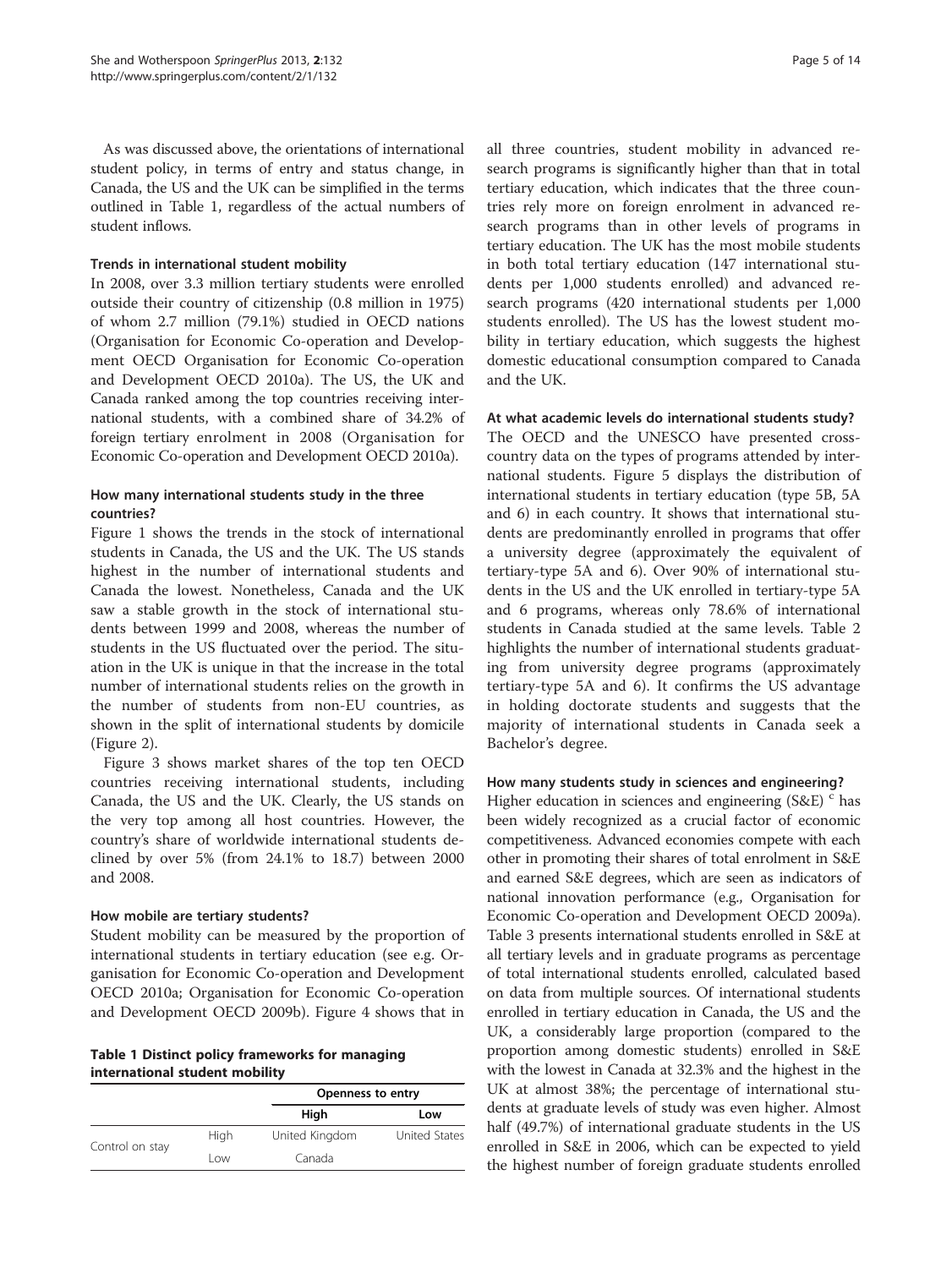

<span id="page-5-0"></span>

in S&E (see also Table [4](#page-8-0) below) given the US share of worldwide mobile students and the country's strength in attracting advanced researchers.

Table [4](#page-8-0) displays the growing mobility of graduate students enrolled in S&E in each country according to data from US National Science Foundation (NSF). All three countries experienced a growing reliance on foreign graduate enrolment in S&E. The UK had a 13.7% annual growth in the number of foreign graduate students in S&E, exceeding both Canada (7.0%) and the US (4.3%). Meanwhile, the UK had the highest percentage of foreign graduate students in S&E out of all graduates students enrolled, as well as the fastest growth in the percentage (from 28.9% to 45.1%). In other words, the UK has the most mobile graduate students in S&E and the most rapid growth in the mobility compared to Canada and the US.

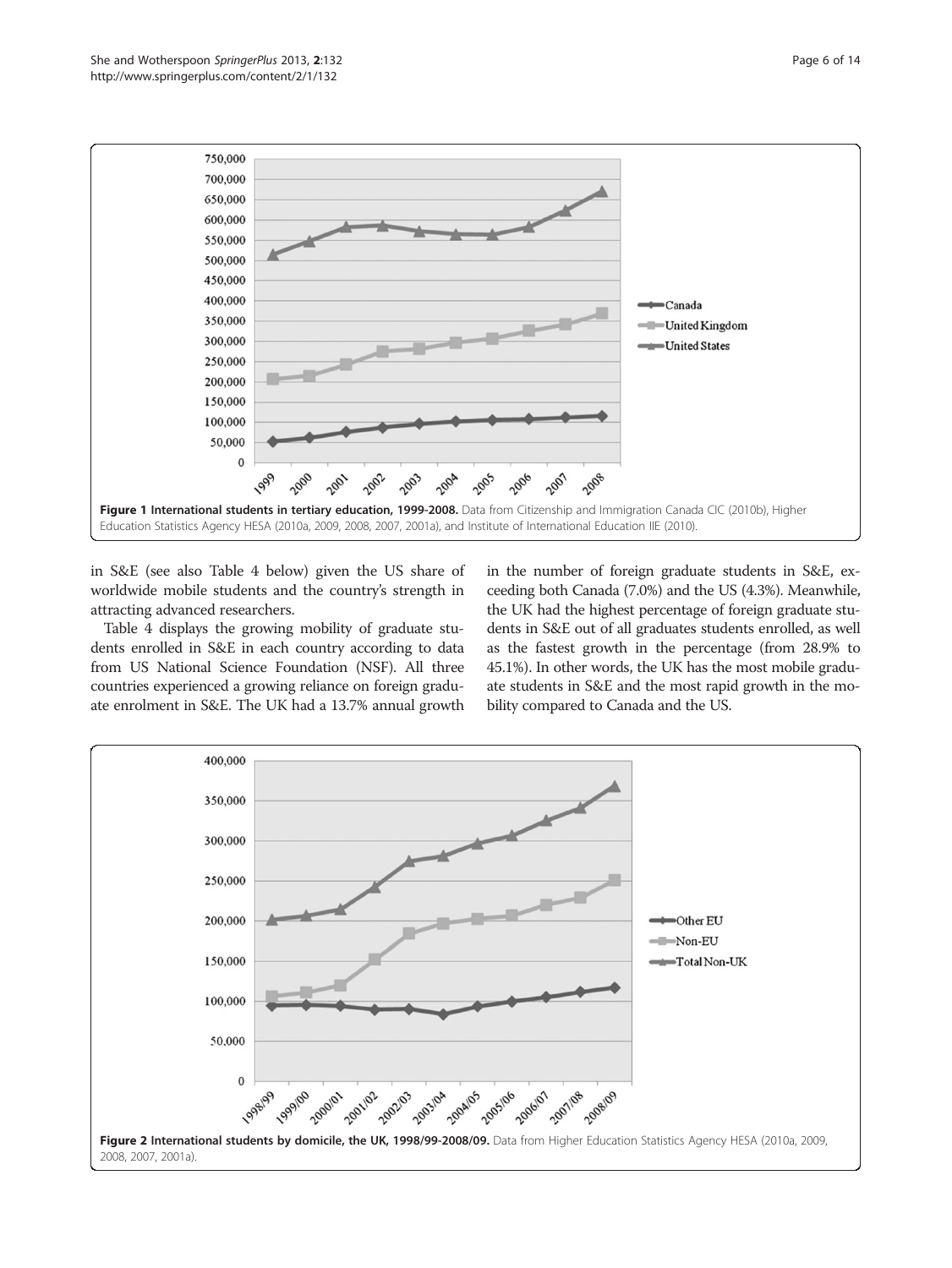<span id="page-6-0"></span>

# Where Are international students from?

Table [5](#page-9-0) presents the top ten countries/regions sending international students to each of the three countries in 2008. Clearly, students from Asia accounted for the largest proportion of international students in all three countries. Meanwhile, the places of origin of international students featured sending countries that are close to the receiving ones historically (such as former colonies to the UK), geographically (e.g., the US to Canada and vice versa), economically (e.g., other EU countries to the UK) or/and culturally (e.g., France to Canada).

However, the extent to which host countries rely on their leading source countries varies. For instance, the proportion of international students from the top five source countries increased in Canada (from 46.2% to 54.3%) and the US (from 41.6% to 50.0%), but decreased

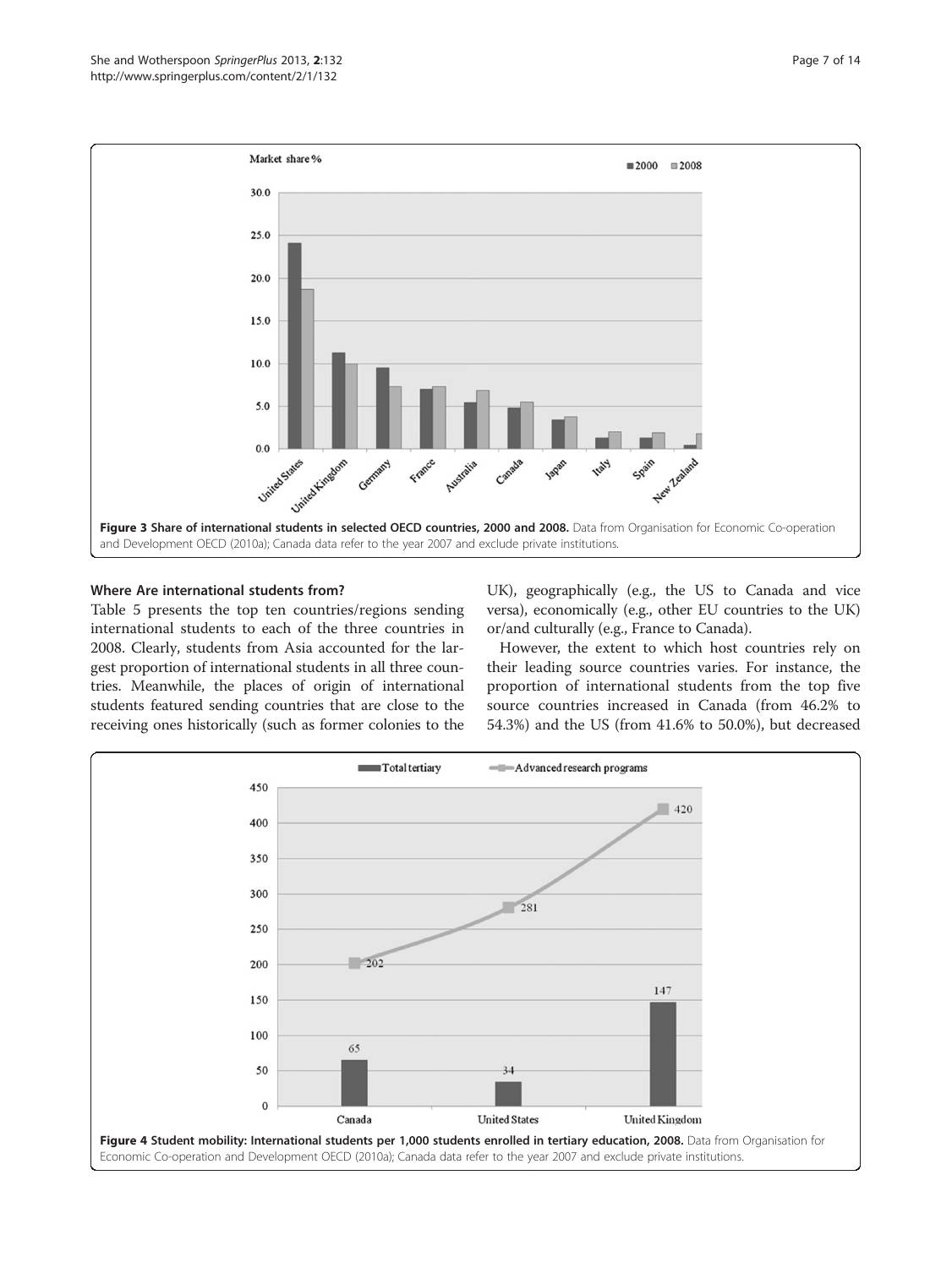<span id="page-7-0"></span>

in the UK (from 39.4% to 36.6%) during the past decade (Table [4\)](#page-8-0). The figures suggest a reduced reliance of the UK on traditional source countries for foreign enrolment compared to Canada and the US. It should be noted that the emerging source countries of international students in the UK (such as China, India, and Nigeria) highlight the nation's success in marketing its higher education in priority countries exclusively in non-EEA areas (see British Council [2008b\)](#page-11-0), which corresponds to its shifting attention from emphasizing numbers to a broader strategy of global partnership and influence.

#### How many international students stay after graduation?

International evidence of student retention can largely be drawn from two sets of data: the first one is retention rate, which is roughly the proportion of international students who gain residence in the country, ideally by cohort; the second is the proportion of residence approvals who are former students in the host country (Merwood [2007](#page-12-0)). Very few countries are able to provide such evidence; meanwhile, existing data need to be used and compared with caution due to country-specific methods of measurements and data collections.

Approximately 15%-20% of international students eventually settle and work in Canada, and the large

Table 2 Distribution of international graduates by level of study (percentage), 2008

|                | <b>Bachelor</b> | Master's | <b>Doctorate</b> |
|----------------|-----------------|----------|------------------|
| United States  | 32              | 55       | 13               |
| United Kingdom | 35              | 59       | n                |
| Canada         | 61              | 34       |                  |

UOE and UNESCO Institute for Statistics, cited in Kennedy [\(2010](#page-12-0)).

majority of the students changed their status for workrelated reasons (see Suter and Jandl [2006;](#page-12-0) Organisation for Economic Co-operation and Development OECD [2010b](#page-12-0)). The proportion of transition made by international students to either temporary or permanent residents has increased significantly. For instance, in 2009, 8.9% of the transition to foreign workers was made by foreign students versus 2.2% in 2000. <sup>d</sup> Preliminary data show that, in 2009, 74% of all admissions through the CEC were former students (Word Education Services WES [2010\)](#page-13-0), and the approval rate under the student stream was 86% in 2010 (Citizenship and Immigration Canada CIC [2010c\)](#page-11-0). Additionally, the number of international students, spouses and dependents admitted through Provincial Nominee Programs grew by 128% between 2005 and 2008 (Word Education Services WES [2010](#page-13-0)).

The UK has very limited data regarding temporary status change of international students from non-EEA countries. In 2007, 2,243 students were approved for the SEGS which was only 0.5% of the total foreign labour immigration (Salt [2008\)](#page-12-0). In 2008, 16,171 international students entered the UK labour market through the IGS, comprising 4.2% of the country's total labour immigration (Salt [2009\)](#page-12-0). The number went up to 34, 958 in 2009 accounting for 8.6% of the total labour immigration as the Post Study Work category was phased in, but dropped off to 12,637 in 2010 (Salt [2010\)](#page-12-0), which might be associated with the recently rising immigration control.

The US does not have firm data on retention rates of international students except for foreign S&E doctorate recipients (Organisation for Economic Co-operation and Development OECD [2009c\)](#page-12-0). Finn ([2010](#page-12-0)) reported that the ten years stay rate of foreign doctorate recipients was 60% in 2007, which had not declined but reached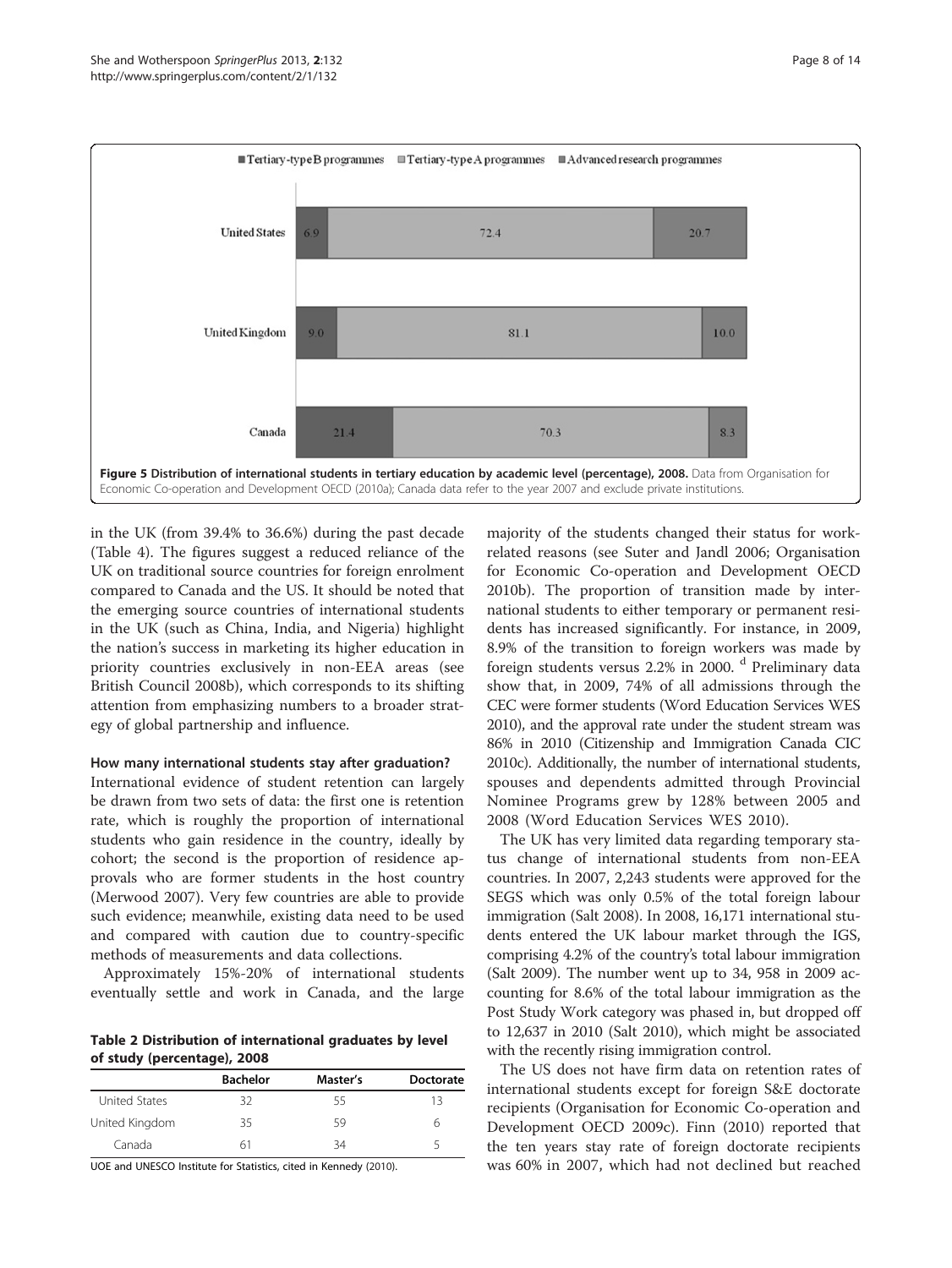|        | Total foreign S&E<br>students | <b>Total foreign</b><br>students | Foreign S&E/Total<br>foreign $(\%)^a$ | Foreign S&E<br>Graduate | Foreign<br>graduate | Foreign S&E graduate/Total<br>foreign graduate $(\%)^a$ |
|--------|-------------------------------|----------------------------------|---------------------------------------|-------------------------|---------------------|---------------------------------------------------------|
| Canada | 34,270                        | 106.058                          | 32.3                                  | 13.060                  | $\sim$              | $\sim$                                                  |
| UK     | 123.580                       | 325.985                          | 37.9                                  | 67.630                  | 158.920             | 42.6                                                    |
| JS     | 201.765                       | 582.984                          | 34.6                                  | 131.455                 | 264.288             | 49.7                                                    |

<span id="page-8-0"></span>Table 3 Foreign students enrolled in S&E, 2006

National Science Foundation NSF ([2010](#page-12-0), Table 2-45; [2008](#page-12-0), Table 2-45, 2-24); Citizenship and Immigration Canada CIC ([2010b\)](#page-11-0); Higher Education Statistics Agency HESA [\(2010a](#page-12-0)); Institute of International Education IIE ([2010](#page-12-0)); Canada data refer to the year 2005<br><sup>a</sup> Calculated by authors.

a new high compared to the previous six-year period. The US Immigration and Naturalization Service USINS ([2000](#page-13-0)) reported that 23% of the approved H-1B petitions were for those who had a prior student visa; of all those who transferred from a non-immigrant status to H-1B holders, approximately 58% were F-1 students in the country.

#### **Discussion**

International comparisons have drawn a comprehensive picture of international student migration in Canada, the US and the UK. On the one hand, the magnitudes of student mobility in all three countries have increased significantly over the past decade. The increase has been especially remarkable in the number of students enrolled in S&E and advanced research programs. Asian countries, in particular the most populated ones, have enriched the flourishing academic movement by dominating the lists of the top sending nations for all the three countries.

On the other hand, there are evident gaps among governments' performance in attracting and retaining international students. Following the 9/11 attacks, the US experienced the first consecutive annual drop-off over the past half a century (Institute of International Education IIE [2010\)](#page-12-0). Along with a shrinking share of worldwide mobile students, the US also saw a growth rate of foreign graduate students enrolled in S&E lagging behind the UK and Canada, though it surpassed the two in the number of the students enrolled. Yet, holding nearly one-fifth of the word mobile students in its higher education, the US has never lost its first place in the competition, and it remains the first choice for advanced researchers and scientists.

The UK is outstanding in almost all aspects of recruiting international students regardless of student retention. Noticeably, the country has seen rapid growth in the number of students from non-EU countries, which now constitute two thirds of its stock of overseas students. However, all the evidence on students' status change points to an emphasis on temporary rather than permanent change. The nation's keenness on holding international students, in particular those from non-EU countries, no longer persists upon the completion of their studies.

With the fastest growth in foreign enrolment over the past decade among the three, Canada has demonstrated its potential in attracting international students. Although the country holds only 5.5% of total international students in the world, it has almost twice the number of the students the US has per 1,000 students enrolled in tertiary education. Canada's advantage in managing international student mobility is most prominent in post-graduate retention, as employment-related policy provisions and new channels to permanent residency have facilitated students' long-term stay. Still, it is disadvantaged compared to the US and the UK in the stock of international students and the proportion of international students in advanced research programs. The expansion of foreign enrolment in Canadian higher education also relies heavily on a few major source countries in Asia.

While a strategic consideration of securing the supply of highly skilled labour is generally embodied in all three countries' practices of recruiting international students, huge variations in international student policy and its outcomes make explicit distinct national strategies to manage student migration and suggest specific goals each country seeks to achieve.

Table 4 Foreign graduate students enrolled in S&E, 1995 and 2006

|        | Foreign S&E graduate<br>students |         | Foreign S&E graduate students/ Total S&E graduate students (%) |      |       | Annual% change <sup>a</sup> |
|--------|----------------------------------|---------|----------------------------------------------------------------|------|-------|-----------------------------|
|        | 1995                             | 2006    | 1995                                                           | 2006 |       | 1995 to 2006                |
| Canada | 7.690                            | 13.060  | 7.0                                                            | 19.8 | 69.8  | 7.0                         |
| UK     | 28.850                           | 72.360  | 28.9                                                           | 45.1 | 150.8 | 13.7                        |
| US.    | 102.885                          | 151,018 | 20.6                                                           | 25.3 | 46.8  | 4.3                         |

National Science Foundation NSF ([2010](#page-12-0), Table 2-45, 2-43, 2-17; [2008,](#page-12-0) Table 2-45); Canada data refer to 1995 and 2005.<br><sup>a</sup> Calculated by authors.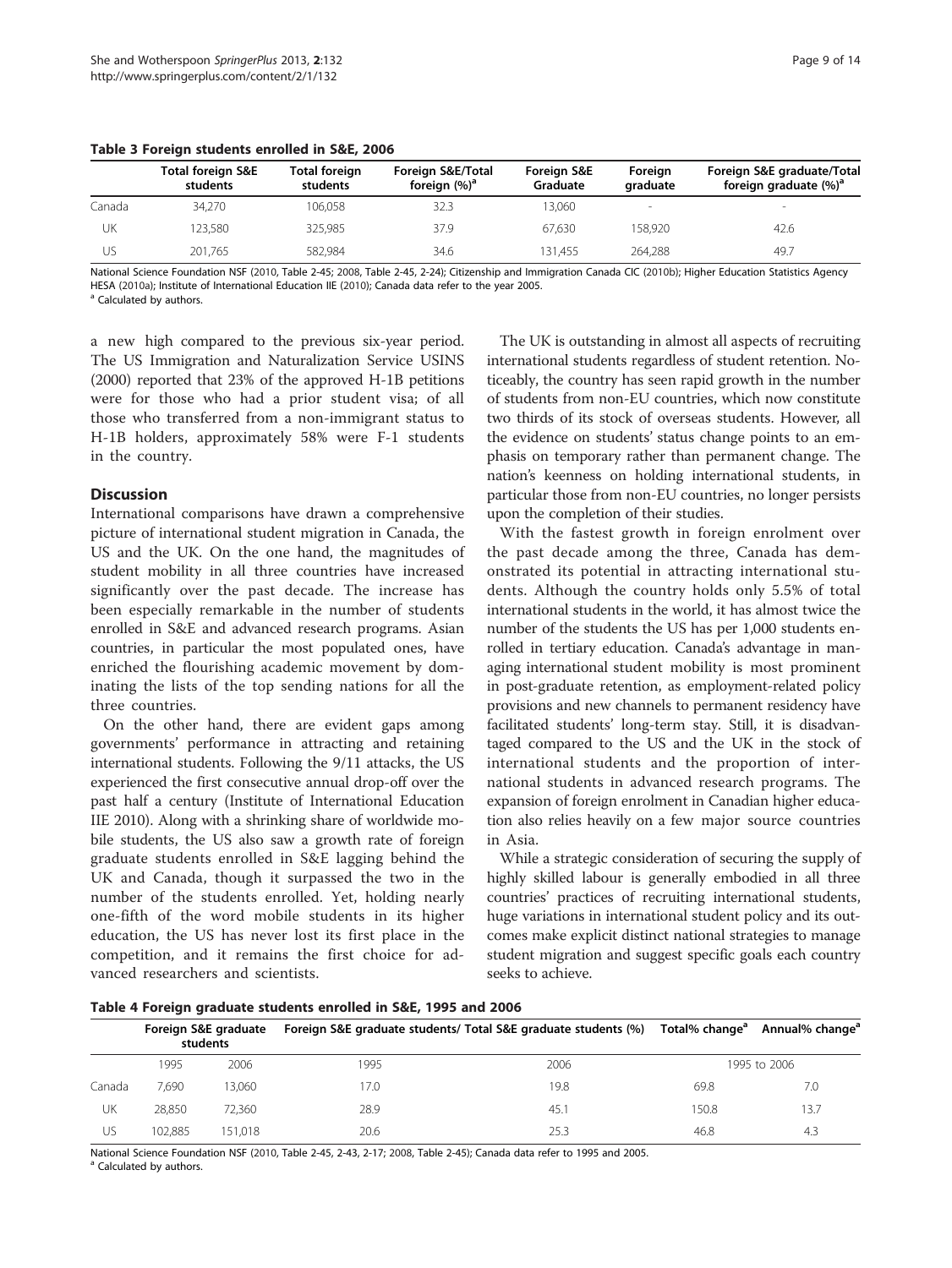|                | Canada                        |                                      |                               | <b>United States</b>                 | <b>United Kingdom</b>         |                                      |
|----------------|-------------------------------|--------------------------------------|-------------------------------|--------------------------------------|-------------------------------|--------------------------------------|
|                | Country of<br>origin          | % as total international<br>students | Country of<br>origin          | % as total international<br>students | Country of<br>origin          | % as total international<br>students |
| $\mathbf{1}$   | China                         | 23.7                                 | India                         | 15.4                                 | China                         | 13.8                                 |
| 2              | South Korea                   | 15.4                                 | China                         | 14.6                                 | India                         | 10.0                                 |
| 3              | United States                 | 6.4                                  | South Korea                   | 11.2                                 | Ireland                       | 4.5                                  |
| $\overline{4}$ | France                        | 4.8                                  | Canada                        | 4.4                                  | Nigeria                       | 4.2                                  |
| 5              | India                         | 4.1                                  | Japan                         | 4.4                                  | <b>United States</b>          | 4.2                                  |
| 6              | Japan                         | 3.7                                  | Taiwan                        | 4.2                                  | Germany                       | 4.1                                  |
| 7              | Saudi Arabia                  | 2.6                                  | Mexico                        | 2.2                                  | France                        | 3.8                                  |
| 8              | Taiwan                        | 2.3                                  | Turkey                        | 2.0                                  | Malaysia                      | 3.7                                  |
| 9              | Hong Kong                     | 2.3                                  | Vietnam                       | 1.9                                  | Greece                        | 3.5                                  |
| 10             | Mexico                        | 2.2                                  | Saudi Arabia                  | 1.9                                  | Pakistan                      | 2.8                                  |
|                | Total top 5 2008 <sup>a</sup> | 54.3                                 | Total top 5 2008 <sup>a</sup> | 50.0                                 | Total top 5 2008 <sup>a</sup> | 36.6                                 |
|                | Total top 5 1999 <sup>a</sup> | 46.2                                 | Total top 5 1999 <sup>a</sup> | 41.6                                 | Total top 5 1999 <sup>a</sup> | 39.4                                 |

<span id="page-9-0"></span>Table 5 Top 10 counties/regions sending international students to Canada, the US, and the UK, 2008

Citizenship and Immigration Canada CIC ([2009b](#page-11-0)); Higher Education Statistics Agency HESA [\(2010b](#page-12-0), [2001b\)](#page-12-0); Institute of International Education IIE ([2010](#page-12-0)); Canada data include foreign students in educational programs at all levels.

<sup>a</sup> Calculated by authors; The top five sending countries and their ranks may change over years.

# Recruiting international students: an emerging strategy for Canada's skill-based immigration

Canada is one of the very few countries offering international students direct paths to permanent residency, which demonstrates its far-going concern of securing future intakes of high-qualified landing immigrants (Bond et al. [2007\)](#page-11-0). As part of its strategy to cope with the skill challenge, Canada's international student policy is consistent with its emphasis on a skill-based immigration. Given the current shift of the selection of economic immigrants from the federal government to provincial administrations through the Provincial Nominee Programs, international students, especially those with a Master's or PhD degree, can be expected to be more valued and integrated into Canada's innovation strategies. Though there has been a growing tendency towards a demanddriven immigration selection regarding post-study retention signalled by the requirements of Canadian work experience or a current job offer, the labour market orientation in the selecting criteria in fact serves the national goal of skill upgrading and human capital accumulation due to the employment-related policy provisions.

Yet, Canada's openness to international students and the strategic consideration of retaining the best have only recently been placed on its policy agenda for a high skill economy. As a traditional immigration country, Canada's skill-based immigration places strong emphasis on direct import of talent from abroad, rather than on those who transfer from existing temporary categories, such as international students. <sup>e</sup> Moreover, without a fully articulated nation-wide strategy in place, recruiting international students has been conventionally managed by academic institutions themselves as a

way of obtaining additional revenue and enhancing the overall offer of higher education to local residents (see Keeley [2009](#page-12-0); Le-Ba [2007](#page-12-0)). Therefore, the recent hike in its foreign enrolment and post-graduate status change is rather prominent in the history. It can be seen as an unintended effect of the 9/11 attacks and indicates a new approach in the country's skill upgrading. In the long run, the traditional goal of educating worldwide mobile students, especially revenue generation, will remains a fundamental one, while the increasingly rapid growth in the transitions from international students to permanent residents either directly or through pathways is emerging as a component of Canada's skillbased immigration.

# UK: differentiated strategies and regimes of managing international student mobility

With proactive and well-developed recruiting strategies and the British government being the main actor promoting the recruitment of international students, the UK has become a big gainer in the global market of higher education. Yet, student mobility in the UK is distinct from Canada and the US in that overseas students in the UK is a mixture of those from within and outside of the European free movement area, and the practices of recruiting overseas students from the two source regions follow completely different migration regimes. Student migration among European nations largely falls in the indiscretionary category, which is part of the Europe-wide labour mobility and skill upgrading strategies managed at the European level. Whereas, student migration from outside of Europe is subject to national governance, and it is in fact the focus of almost all the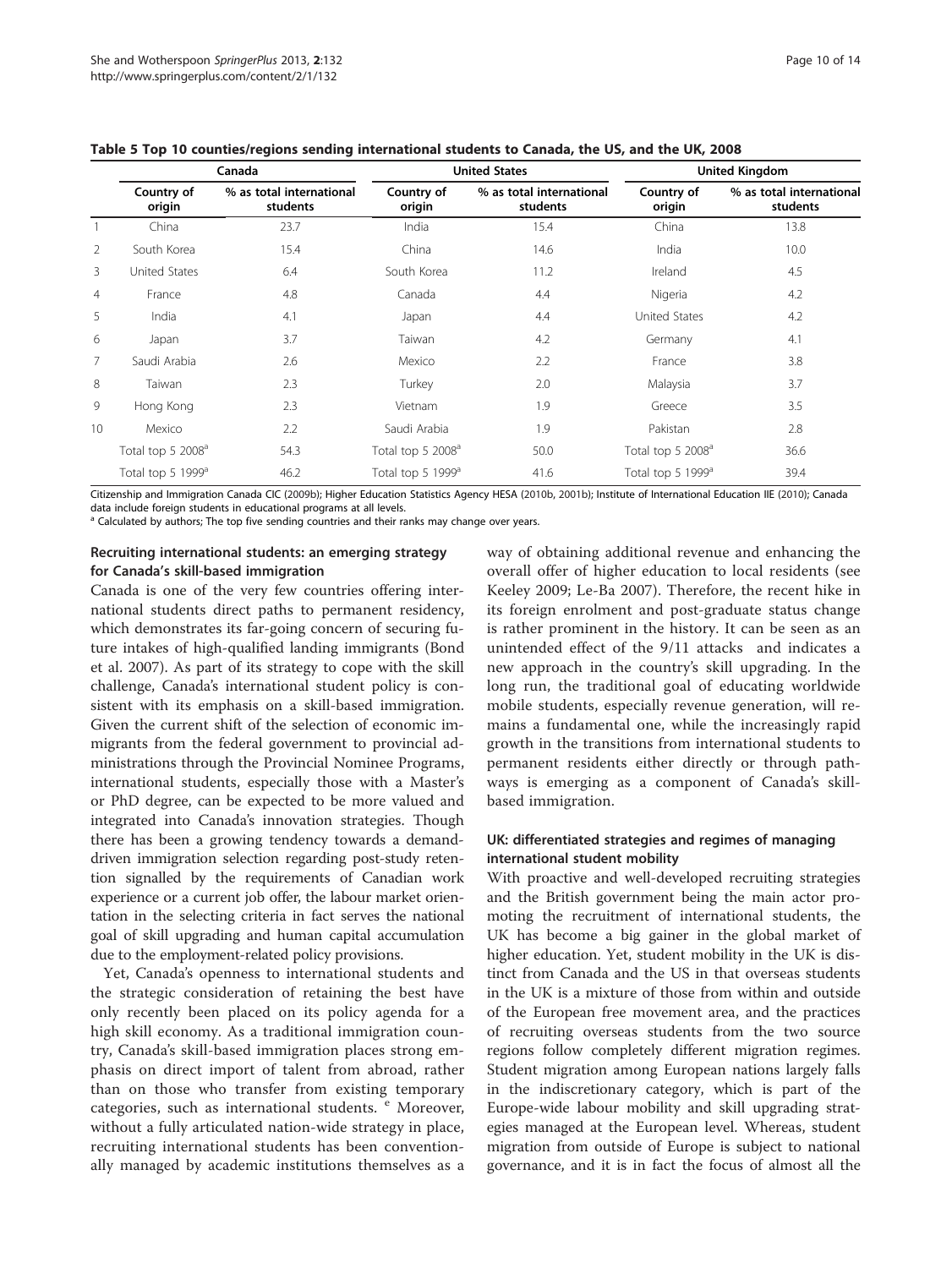most publicized migration policy adjustments and transformations recently initiated by the British government.

The UK has opened doors widely to non-EEA students, but remains reluctant to advance labour immigration from countries outside of Europe. In particular, although the opportunities for non-EEA students to gain UK work experience have been integrated into the overall offer of UK higher education, they are intended to attract overseas students pursuing enhanced experience of study abroad, rather than to facilitate post-graduate retention and labour movement. While the practice of recruiting international students from European countries is in line with the logic of developing a high skill economy, the UK's approach to non-EEA students is mainly based on traditional consideration on the benefits of educational internationalization.

Not surprisingly, the UK intends to take more effective measures through the new PBS to facilitate the entry of genuine students who have a clear intention to leave upon graduation while guarding against the risk of bogus students who do not fit the goal. The policy provisions put in place by the British government to ease the entry of overseas students from non-EEA countries are indeed preconditioned by temporary residency and a non-settlement regime with a clear goal of protecting UK and European labour markets. Thus, the open doors to non-EEA students, stricter control on their postgraduate status change, and the priority given to EEA nationals as a pool of skilled labour coexist as three interrelated facets of the UK's strategy to manage international student mobility.

# United States: employment-based retention and reactive practices of managing international student mobility

The US experience of recruiting international students is unique in its reactive practices of managing student mobility. In response to the rising concern about border security, the traditional open door policy was ended by the implementation of tightened visa requirements for international students and exchange visitors. Facing widespread criticisms about the negative impact of its international student policy on the US economy, especially the lobbying efforts by academic institutions and employer associations against the loss of talent, the government revisited its narrow mindset on national security and took big steps to reform visa and immigration policies in order to restore the US power in bringing international students. The US position in the global market of higher education has not changed vitally as it is still the leading destination for worldwide students, especially for those in S&E and advanced research programs. However, with no proactive measures in place, the US dominance has been challenged by its determined counterparts, such as Canada and the UK. The lack of forward-looking ability makes the US immigration policy a main obstacle to the first mover advantage in the global talent war.

Besides the US advantage in domestic and international higher education, the key factor behind its reactive recruiting policy and practices is the employmentbased post-study retention. In the US, non-immigration categories (temporary residents) is an important pool of approved status change to either other non-immigrant categories or permanent immigrants. Up to 90% of foreigners receiving immigrant visas for employment are already in the US, especially via the pathway from students in higher education (OPT program), through H-1B visa holders, to permanent residents (Dunnett [2010](#page-12-0)). This pattern indicates that the decline in the inflow and stock of international students to a considerable extent leads to the reduction in the supply of high-qualified graduates for the knowledge sectors. Not surprisingly, the US corporations are among the main advocates for a liberal immigration stance to attract foreign talent including international students.

The US reactive approach to international student migration has also been demonstrated through the absence of proactive measures to adjust its retention policies as a way to attract foreign talent, which is also closely related to the employment-based immigration selection. Though the difficulties associated with the issue of H-1B visas and settlement in the US have been widely criticized, the tight control on residence approvals is not a major obstacle for the country to maintain its attractiveness to international students. For those highly qualified graduates who decidedly want to stay in the country, the status change may not be the most critical concern as the pathway to settlement is embodied in the US employmentbased immigrant selection in spite of the long probationary time being non-immigrant residents. The nation has faced little trouble in achieving its immigration goals while avoiding hostile public opinion towards status change of international students, as a significant portion of this temporary category go through an employment-based selection. <sup>g</sup> Therefore, the US did not confront the urgency of reforming its student retention policy; the recent policy provisions associated with post-study work and status change, such as the H-1B advanced degree exemption and the extension of the period of the OPT program, were not initiated as proactive measures to attract international students, but rather additional offers besides the relaxed visa policy in order to re-establish the US popularity and its welcoming image to international students.

This research suggests that rather than strictly following a single logic of global human capital, nation states address and cope with the skill challenges in a strategic and political way. The management of international student mobility, among other national strategies aiming at the high skill economy, never exists simply as an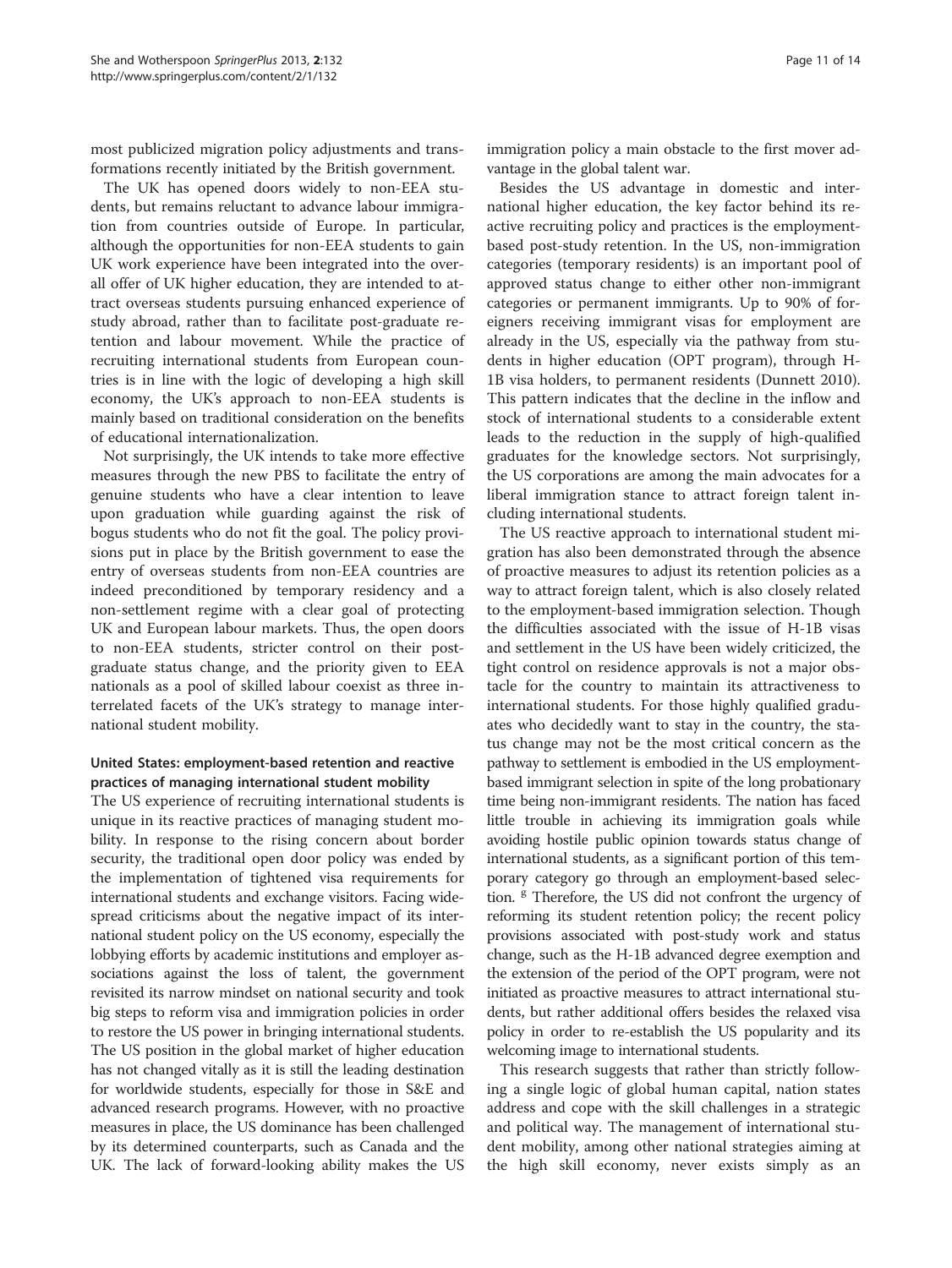<span id="page-11-0"></span>economic issue of productivity, but embraces a collective goal of national interests. Host countries' governments in fact seek to balance the concerns of different stakeholders in order to sustain and strengthen the government's authority and legitimacy. Therefore, it is not so much whether one immigration system is more effective than another in bringing more skilled workers, but how a country can ensure that its selection criteria are consistent with its specific objectives (Organisation for Economic Co-operation and Development OECD [2007](#page-12-0)). Managing international student mobility as part of the strategy to manage highly skilled migration goes beyond merely a matter of skill formation and in fact represents specific social relations and power struggles in each host nation.

# **Endnotes**

<sup>a</sup>In 2002, Canada's Ministry of Industry and Human Resources Development released Canada's Innovation Strategy in two papers: Achieving Excellence: Investing in People, Knowledge and Opportunity and Knowledge Matters: Skills and Learning for Canadians. Accessible from [www.publications.gc.ca.](http://www.publications.gc.ca)

<sup>b</sup>In 2006, Canada's government developed a long-term economic plan Advantage Canada: Building a Strong Economy for Canadians. Accessible at [http://www.fin.gc.](http://www.fin.gc.ca/ec2006/plan/pltoc-eng.asp) [ca/ec2006/plan/pltoc-eng.asp](http://www.fin.gc.ca/ec2006/plan/pltoc-eng.asp).

According to the US National Science Foundation ([2010](#page-12-0)), S&E includes Physical/biological sciences, Mathematics/computer sciences, Agricultural sciences, Social/ behavioral sciences, and Engineering. It is to some extent different from the Organisation for Economic Cooperation and Development OECD [\(2009a](#page-12-0), p. 132) definition, in which Science degrees include life sciences, physical sciences, mathematics and statistics, and computing; Engineering degrees comprise engineering and engineering trades, manufacturing and processing, and architecture and building. The OECD definition does not include programs such as agricultural and social/ behavioral sciences as are contained in the NSF definition.

<sup>d</sup>Calculated by authors based on data presented by Citizenship and Immigration Canada CIC (2010b).

Recently, Canada started paying more attention to the image of its higher education and branding the quality and values of its education for international students at varied levels of study. This may indicate future change in its national marketing strategy (see [http://imagine.](http://imagine.cmec.ca/en/understanding/) [cmec.ca/en/understanding/](http://imagine.cmec.ca/en/understanding/)).

f The consequent soaring inflows of international students to Canada after the terrorist attacks drew attention to a broad range of potential benefits from educating foreigners, especially the strategic role international students play as a pool of skilled workers.

<sup>g</sup>Though there are indeed negative evaluations of foreign student programs in the US (see Borjas 2002).

#### Competing interests

The authors declare that they have no competing interests.

#### Authors' contributions

QS conducted the data collection, carried out the analysis and interpretation of data, and drafted the manuscript. TW contributed to conceptualization and study design, suggested major sources of literature, and provided critical revision of the manuscript. Both authors read and approved the final manuscript.

#### Received: 20 January 2013 Accepted: 22 February 2013 Published: 25 March 2013

#### References

- Bond S, Areepattamannil S, Brathwaite-Sturgeon G, Hayle E, Malekan M (2007) International graduates of Canadian institutions and the national workforce. Canadian Bureau for International Education (CBIE), Ottawa, [http://www.ccl](http://www.ccl-cca.ca/NR/rdonlyres/5041F740-2C17-4029-96E5-0F5704DCAB9F/0/CBIECCL_Northern_Lights_EN.pdf)[cca.ca/NR/rdonlyres/5041F740-2C17-4029-96E5-0F5704DCAB9F/0/](http://www.ccl-cca.ca/NR/rdonlyres/5041F740-2C17-4029-96E5-0F5704DCAB9F/0/CBIECCL_Northern_Lights_EN.pdf) [CBIECCL\\_Northern\\_Lights\\_EN.pdf](http://www.ccl-cca.ca/NR/rdonlyres/5041F740-2C17-4029-96E5-0F5704DCAB9F/0/CBIECCL_Northern_Lights_EN.pdf)
- Border and Immigration Agency (2007) Highly skilled migrants under the points based system: Statement of intent. Home Office, London
- Borjas G (2002) An evaluation of the foreign student program. Center for Immigration Studies, Washington, DC, [http://www.cis.org/](http://www.cis.org/ForeignStudentProgram) [ForeignStudentProgram](http://www.cis.org/ForeignStudentProgram)
- Council B (2008a) Making it happen: The Prime Minister's initiative for international education. British Council, London
- Council B (2008b) PMI2 marketing activity in priority countries 2007/2008. British Council, London
- Chaloff J, Lemaître G (2009) Managing highly-skilled labour migration: A comparative analysis of migration policies and challenges in OECD countries. OECD. OECD Social Employment and Migration Working Papers, No. 79, Paris,<http://www.oecd.org/els/mig/46656535.pdf>
- Chiu LS (2009) Visa delays put science careers at risk. Science, [http://](http://sciencecareers.sciencemag.org/career_magazine/previous_issues/articles/2009_08_14/) [sciencecareers.sciencemag.org/career\\_magazine/previous\\_issues/articles/](http://sciencecareers.sciencemag.org/career_magazine/previous_issues/articles/2009_08_14/) [2009\\_08\\_14/](http://sciencecareers.sciencemag.org/career_magazine/previous_issues/articles/2009_08_14/)
- Citizenship and Immigration Canada (CIC) (2010a) Determine your eligibility-Canadian Experience Class, [http://www.cic.gc.ca/english/immigrate/cec/](http://www.cic.gc.ca/english/immigrate/cec/apply-who.asp) [apply-who.asp](http://www.cic.gc.ca/english/immigrate/cec/apply-who.asp)
- Citizenship and Immigration Canada (CIC) (2010b) Facts and figures 2009: Immigration overview. CIC, Ottawa, [http://www.cic.gc.ca/english/pdf/](http://www.cic.gc.ca/english/pdf/research-stats/facts2009.pdf) [research-stats/facts2009.pdf](http://www.cic.gc.ca/english/pdf/research-stats/facts2009.pdf)
- Citizenship and Immigration Canada (CIC) (2010c) International Students and Linkage to Permanent Immigration. Paper presented at World Education Services (WES) Symposium on International Students: The New Skilled Migrants, Toronto, November 4, 2010. [http://www.wes.org/ca/events/](http://www.wes.org/ca/events/TAPLEY_InternationalStudentsAndLinkages.pdf) [TAPLEY\\_InternationalStudentsAndLinkages.pdf](http://www.wes.org/ca/events/TAPLEY_InternationalStudentsAndLinkages.pdf)
- Citizenship and Immigration Canada (CIC) (2009a) Annual report to parliament on immigration 2009. Minister of Public Works and Government Services Canada, Ottawa, [http://www.cic.gc.ca/english/resources/publications/annual](http://www.cic.gc.ca/english/resources/publications/annual-report2009/index.asp)[report2009/index.asp](http://www.cic.gc.ca/english/resources/publications/annual-report2009/index.asp)
- Citizenship and Immigration Canada (CIC) (2009b) Facts and figures 2008: Immigration overview. CIC, Ottawa, [http://www.cic.gc.ca/english/pdf/](http://www.cic.gc.ca/english/pdf/research-stats/facts2008.pdf) [research-stats/facts2008.pdf](http://www.cic.gc.ca/english/pdf/research-stats/facts2008.pdf)
- Citizenship and Immigration Canada (CIC) (2008) Annual report to parliament on immigration 2008. Minister of Public Works and Government Services Canada, Ottawa, [http://www.cic.gc.ca/english/resources/publications/annual](http://www.cic.gc.ca/english/resources/publications/annual-report2008/index.asp)[report2008/index.asp](http://www.cic.gc.ca/english/resources/publications/annual-report2008/index.asp)
- Cornelius WA, Tsuda T (2004) Controlling immigration: The limits of government intervention. In: Cornelius WA, Tsuda T, Martin P, Hollifield J (eds) Controlling immigration: A global perspective, 2nd edn. Stanford University Press, Chicago, pp 3–50
- Department of Finance Canada (2006) Advantage Canada: Building a strong economy for Canadians. Department of Finance Canada, Ontario, [http://www.fin.gc.ca](http://www.fin.gc.ca/)
- Department of Homeland Security (DHS) (2008) Extending period of optional practical training by 17 months for F–1 nonimmigrant students with STEM degrees and expanding cap-gap relief for all F–1 students with pending H–1B petitions. Fed Regist 73(68), [http://edocket.access.gpo.gov/2008/pdf/E8-](http://edocket.access.gpo.gov/2008/pdf/E8-7427.pdf) [7427.pdf](http://edocket.access.gpo.gov/2008/pdf/E8-7427.pdf)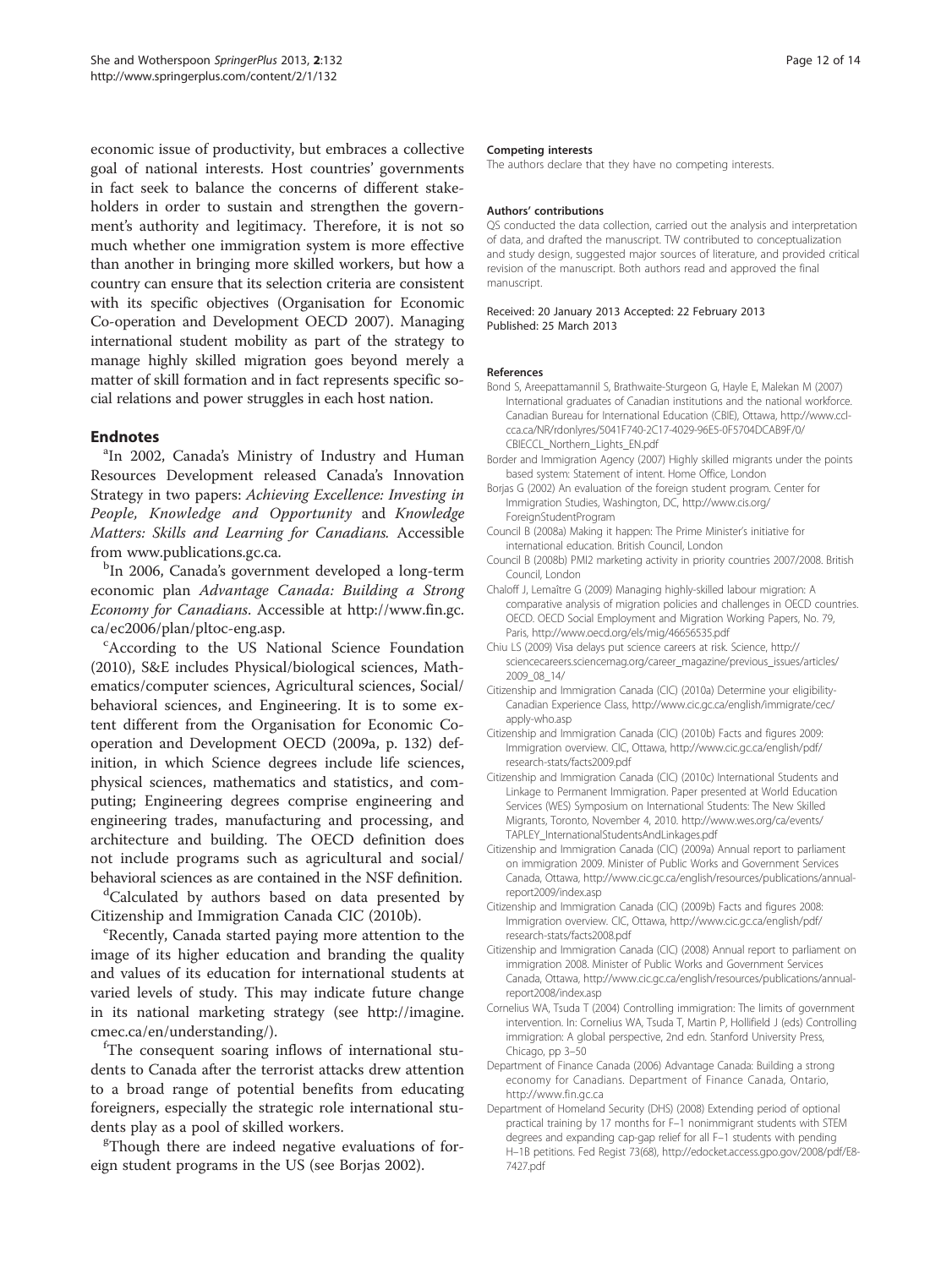- <span id="page-12-0"></span>Docquiera F, Lowellb BL, Marfoukc A (2009) A gendered assessment of highly skilled emigration. Popul Dev Rev 35(2):297–321, [http://www3.interscience.](http://www3.interscience.wiley.com/cgi-bin/fulltext/122456492/PDFSTART) [wiley.com/cgi-bin/fulltext/122456492/PDFSTART](http://www3.interscience.wiley.com/cgi-bin/fulltext/122456492/PDFSTART)
- Dreher A, Poutvaara P (2005) Student flows and migration: An empirical analysis. The Institute for the Study of Labor (IZA), Discussion Paper No. 1612, Bonn, [http://www.iza.org/index\\_html?lang=en&mainframe=http://www.iza.org/en/](http://www.iza.org/index_html?lang=en&mainframe=http://www.iza.org/en/webcontent/publications/papers&topSelect=publications&subSelect=papers) [webcontent/publications/papers&topSelect=publications&subSelect=papers](http://www.iza.org/index_html?lang=en&mainframe=http://www.iza.org/en/webcontent/publications/papers&topSelect=publications&subSelect=papers)
- Dunnett SC (2010) Competition for Global Talent: Is the U.S. Losing? Paper presented at World Education Services (WES) Symposium on International Students: The New Skilled Migrants, Toronto, November 4, 2010. [http://www.](http://www.wes.org/ca/events/DUNNETT_Competition_for_GlobalTalent.pdf) [wes.org/ca/events/DUNNETT\\_Competition\\_for\\_GlobalTalent.pdf](http://www.wes.org/ca/events/DUNNETT_Competition_for_GlobalTalent.pdf)
- Finn MG (2010) Stay rates of foreign doctorate recipients from U.S. universities, 2007. Oak Ridge Institute for Science and Education (ORISE), Oak Ridge
- Her Majesty's Stationery Office (HMSO) (2006) Leitch review of skills: Prosperity for all in the global economy - World class skills. HM Treasury, London, [http://www.hm-treasury.gov.uk/d/leitch\\_finalreport051206.pdf](http://www.hm-treasury.gov.uk/d/leitch_finalreport051206.pdf)
- Higher Education Statistics Agency (HESA) (2010a) Statistical first release 142 higher education student enrolments and qualifications obtained at higher education institutions in the United Kingdom for the academic year 2008/09 (table 1). HESA, London, [http://www.hesa.ac.uk/index.php/content/view/](http://www.hesa.ac.uk/index.php/content/view/1578/161/) [1578/161/](http://www.hesa.ac.uk/index.php/content/view/1578/161/)
- Higher Education Statistics Agency (HESA) (2010b) Press release 144 students in higher education institutions 2008/09. HESA, London, [http://www.hesa.ac.uk/](http://www.hesa.ac.uk/index.php/content/view/1668/161/) [index.php/content/view/1668/161/](http://www.hesa.ac.uk/index.php/content/view/1668/161/)
- Higher Education Statistics Agency (HESA) (2009) Statistical first release 130 higher education student enrolments and qualifications obtained at higher education institutions in the United Kingdom for the academic year 2007/08 (table 1). HESA, London, [http://www.hesa.ac.uk/index.php/content/view/](http://www.hesa.ac.uk/index.php/content/view/1356/161/) [1356/161/](http://www.hesa.ac.uk/index.php/content/view/1356/161/)
- Higher Education Statistics Agency (HESA) (2008) Statistical first release 117 higher education student enrolments and qualifications obtained at higher education institutions in the United Kingdom for the academic year 2006/07 (table 1). HESA, London,<http://www.hesa.ac.uk/index.php/content/view/1100/161>
- Higher Education Statistics Agency (HESA) (2007) Statistical first release 107 higher education student enrolments and qualifications obtained at higher education institutions in the United Kingdom for the academic year 2005/06 (table 1). HESA, London,<http://www.hesa.ac.uk/index.php/content/view/119/161/>
- Higher Education Statistics Agency (HESA) (2001a) Statistical first release 48 student enrolments on higher education courses at publicly funded higher education institutions in the United Kingdom for the academic year 2000/ 2001 (table 1). HESA, London, [http://www.hesa.ac.uk/index.php/content/](http://www.hesa.ac.uk/index.php/content/view/923/161/) [view/923/161/](http://www.hesa.ac.uk/index.php/content/view/923/161/) (accessed November 17, 2010)
- Higher Education Statistics Agency (HESA) (2001b) Students in higher education institutions 1999/2000 (table 6). HESA, London, [http://www.hesa.ac.uk/index.](http://www.hesa.ac.uk/index.php/content/view/810/251/) [php/content/view/810/251/](http://www.hesa.ac.uk/index.php/content/view/810/251/)
- Hindrawan JJ (2003) International student recruitment since 9/11: Part I what is the fallout from the war on terrorism? Word Education News and Reviews (WENR),<http://www.wes.org/ewenr/03march/Feature.htm#contents>
- Industry Canada (2002) Achieving excellence: Investing in people, knowledge and opportunity. The Government of Canada, Ottawa
- Institute of International Education (IIE) (2010) Open doors data international students: Enrolment trends. IIE, New York, [http://www.iie.org/en/Research](http://www.iie.org/en/Research-and-Publications/Open-Doors/Data/International-Students/Enrollment-Trends/1948-2010)[and-Publications/Open-Doors/Data/International-Students/Enrollment-](http://www.iie.org/en/Research-and-Publications/Open-Doors/Data/International-Students/Enrollment-Trends/1948-2010)[Trends/1948-2010](http://www.iie.org/en/Research-and-Publications/Open-Doors/Data/International-Students/Enrollment-Trends/1948-2010)
- Kaplan K (2009) Waiting game: Visa problems continue to frustrate scientists seeking entry to the United States. Nature 460, September 2, 2009. [http://web.it.nctu.edu.tw/~jjlin/PDF/nj7260-131a-waiting\\_game.pdf](http://web.it.nctu.edu.tw/~jjlin/PDF/nj7260-131a-waiting_game.pdf)
- Keeley B (2009) International migration: The human face of globalization. OECD, Paris, [http://www.oecd.org/insights/](http://www.oecd.org/insights/internationalmigrationthehumanfaceofglobalisation.htm)
- [internationalmigrationthehumanfaceofglobalisation.htm](http://www.oecd.org/insights/internationalmigrationthehumanfaceofglobalisation.htm) Kennedy A (2010) Global Trends in Student Mobility. Paper presented at World Education Services (WES) Symposium on International Students: The New Skilled Migrants, Toronto, November 4, 2010. [http://www.wes.org/ca/events/](http://www.wes.org/ca/events/KENNEDY_StudentMobility.pdf) [KENNEDY\\_StudentMobility.pdf](http://www.wes.org/ca/events/KENNEDY_StudentMobility.pdf)
- Layton-Henry Z (2004) Britain: From immigration control to migration management. In: Cornelius WA, Tsuda T, Martin P, Hollifield J (eds) Controlling immigration: A global perspective, 2nd edn. Stanford University Press, Chicago, pp 297–333
- Le-Ba S (2007) Profiling international students in Canada within the global context. Word Education News and Reviews (WENR) 20(10), (October 2007). <http://www.wes.org/ewenr/07oct/practical.htm>
- Marginson S (2006) National and global competition in higher education. In: Lauder H, Brown P, Dillabough JA, Halsey AH (eds) Education, globalization, and social change. Oxford University Press, New York, pp 893–908
- Martin PL (2004) The United States: The continuing immigration debate. In: Cornelius WA, Tsuda T, Martin P, Hollifield J (eds) Controlling immigration: A global perspective, 2nd edn. Stanford University Press, Chicago, pp 51–85
- Merwood P (2007) International students: Studying and staying on in New Zealand. Department of Labour, Wellington, [http://www.dol.govt.nz/PDFs/](http://www.dol.govt.nz/PDFs/international-students2007.pdf) [international-students2007.pdf](http://www.dol.govt.nz/PDFs/international-students2007.pdf)
- National Science Foundation (NSF) (2010) cience and engineering indicators 2010. NSF, Arlington,<http://www.nsf.gov/statistics/seind10/start.htm>
- National Science Foundation (NSF) (2008) Science and engineering indicators 2008. NSF, Arlington,<http://www.nsf.gov/statistics/seind08/pdf/c02.pdf>
- Organisation for Economic Co-operation and Development (OECD) (2010a) Education at a glance 2010: OECD indicators. OECD, Paris, [http://www.oecd.](http://www.oecd.org/dataoecd/45/39/45926093.pdf) [org/dataoecd/45/39/45926093.pdf](http://www.oecd.org/dataoecd/45/39/45926093.pdf)
- Organisation for Economic Co-operation and Development (OECD) (2010b) International migration outlook SOPEMI 2010. OECD, Paris, [http://www.oecd.](http://www.oecd.org/els/mig/internationalmigrationoutlook2010.htm) [org/els/mig/internationalmigrationoutlook2010.htm](http://www.oecd.org/els/mig/internationalmigrationoutlook2010.htm)
- Organisation for Economic Co-operation and Development (OECD) (2009a) OECD science, technology and industry scoreboard 2009. OECD, Paris, [http://www.](http://www.oecdilibrary.org/content/book/sti_scoreboard-2009-en) [oecdilibrary.org/content/book/sti\\_scoreboard-2009-en](http://www.oecdilibrary.org/content/book/sti_scoreboard-2009-en)
- Organisation for Economic Co-operation and Development (OECD) (2009b) Education at a glance 2009: OECD indicators. OECD, Paris
- Organisation for Economic Co-operation and Development (OECD) (2009c) International migration outlook 2009. OECD, Paris
- Organisation for Economic Co-operation and Development (OECD) (2008a) Education at a glance 2008: OECD indicators. OECD, Paris, [http://www.oecd.](http://www.oecd.org/education/skills-beyond-school/educationataglance2008oecdindicators.htm) [org/education/skills-beyond-school/educationataglance2008oecdindicators.htm](http://www.oecd.org/education/skills-beyond-school/educationataglance2008oecdindicators.htm)
- Organisation for Economic Co-operation and Development (OECD) (2008b) The global competition for talent: Mobility for the highly skilled. OECD, Paris, [http://www.oecd.org/sti/sci-tech/](http://www.oecd.org/sti/sci-tech/theglobalcompetitionfortalentmobilityofthehighlyskilled.htm) [theglobalcompetitionfortalentmobilityofthehighlyskilled.htm](http://www.oecd.org/sti/sci-tech/theglobalcompetitionfortalentmobilityofthehighlyskilled.htm)
- Organisation for Economic Co-operation and Development (OECD) (2007) International migration outlook 2007. OECD, Paris, [http://www.oecd.org/](http://www.oecd.org/migration/mig/internationalmigrationoutlook2007.htm) [migration/mig/internationalmigrationoutlook2007.htm](http://www.oecd.org/migration/mig/internationalmigrationoutlook2007.htm)
- Rosenzweig MR (2008) Higher education and international migration in Asia: Brain circulation. Paper presented at Annual World Bank Conference on Development Economics (ABCDE)-Regional 2008. Higher Education and Development, Beijing, [http://siteresources.worldbank.org/INTABCDE2007BEI/](http://siteresources.worldbank.org/INTABCDE2007BEI/Resources/MarkRosenzweigConferenceVersion.pdf) [Resources/MarkRosenzweigConferenceVersion.pdf](http://siteresources.worldbank.org/INTABCDE2007BEI/Resources/MarkRosenzweigConferenceVersion.pdf)
- Salt J (2010) International migration and the United Kingdom: Report of the United Kingdom SOPEMI correspondent to the OECD, 2010. Migration Research Unit, Department of Geography, University College London, London, [http://www.geog.ucl.ac.uk/research/mobility-identity-and-security/](http://www.geog.ucl.ac.uk/research/mobility-identity-and-security/migration-research-unit/pdfs/Sop10_final_2112.pdf) [migration-research-unit/pdfs/Sop10\\_final\\_2112.pdf](http://www.geog.ucl.ac.uk/research/mobility-identity-and-security/migration-research-unit/pdfs/Sop10_final_2112.pdf)
- Salt J (2009) International migration and the United Kingdom: Report of the United Kingdom SOPEMI correspondent to the OECD, 2009. Migration Research Unit, Department of Geography, University College London, London, [http://www.geog.ucl.ac.uk/research/mobility-identity-and-security/](http://www.geog.ucl.ac.uk/research/mobility-identity-and-security/migration-research-unit/pdfs/Sop09_Final_ONSCmnts_SE.pdf) [migration-research-unit/pdfs/Sop09\\_Final\\_ONSCmnts\\_SE.pdf](http://www.geog.ucl.ac.uk/research/mobility-identity-and-security/migration-research-unit/pdfs/Sop09_Final_ONSCmnts_SE.pdf)
- Salt J (2008) International migration and the United Kingdom: Report of the United Kingdom SOPEMI correspondent to the OECD. Migration Research Unit, Department of Geography, University College London, London
- Santiago P, Tremblay K, Basri E, Arnal E (2008) Tertiary education for the knowledge society 2. OECD Publishing, Paris, [http://www.oecd.org/edu/skills](http://www.oecd.org/edu/skills-beyond-school/41266759.pdf)[beyond-school/41266759.pdf](http://www.oecd.org/edu/skills-beyond-school/41266759.pdf)
- Stone R (2008) U.S. visa delays on the rise, Scientists abroad report. Science 322 (5905), November 21, 2008. [http://news.sciencenet.cn/upload/news/file/2008/](http://news.sciencenet.cn/upload/news/file/2008/11/2008112221280199.pdf) [11/2008112221280199.pdf](http://news.sciencenet.cn/upload/news/file/2008/11/2008112221280199.pdf)
- Suter B, Jandl M (2006) Comparative study on policies towards foreign graduates: Study on admission and retention policies towards foreign students in industrialized countries. International Center for Migration Policy Development (ICMPD), Vienna, [http://www.icmpd.org/fileadmin/ICMPD-](http://www.icmpd.org/fileadmin/ICMPD-Website/Research/REV_Comparative_Study_on_Graduated_Students_Final.pdf)[Website/Research/REV\\_Comparative\\_Study\\_on\\_Graduated\\_Students\\_Final.pdf](http://www.icmpd.org/fileadmin/ICMPD-Website/Research/REV_Comparative_Study_on_Graduated_Students_Final.pdf)
- Tremblay K (2005) Academic mobility and immigration. J Stud Int Educ 9(3):196–228,<http://jsi.sagepub.com/content/9/3/196>
- UK Border Agency (UKBA) (2008) Students under the points based system (Tier 4): Statement of intent. Home Office, London
- US Citizenship and Immigration Services (USCIS) (2010) H-1B fiscal year (FY) 2011 cap season, [http://www.uscis.gov/portal/site/uscis/](http://www.uscis.gov/portal/site/uscis/menuitem.5af9bb95919f35e66f614176543f6d1a/?vgnextoid=4b7cdd1d5fd37210VgnVCM100000082ca60aRCRD&vgnextchannel=73566811264a3210VgnVCM100000b92ca60aRCRD)